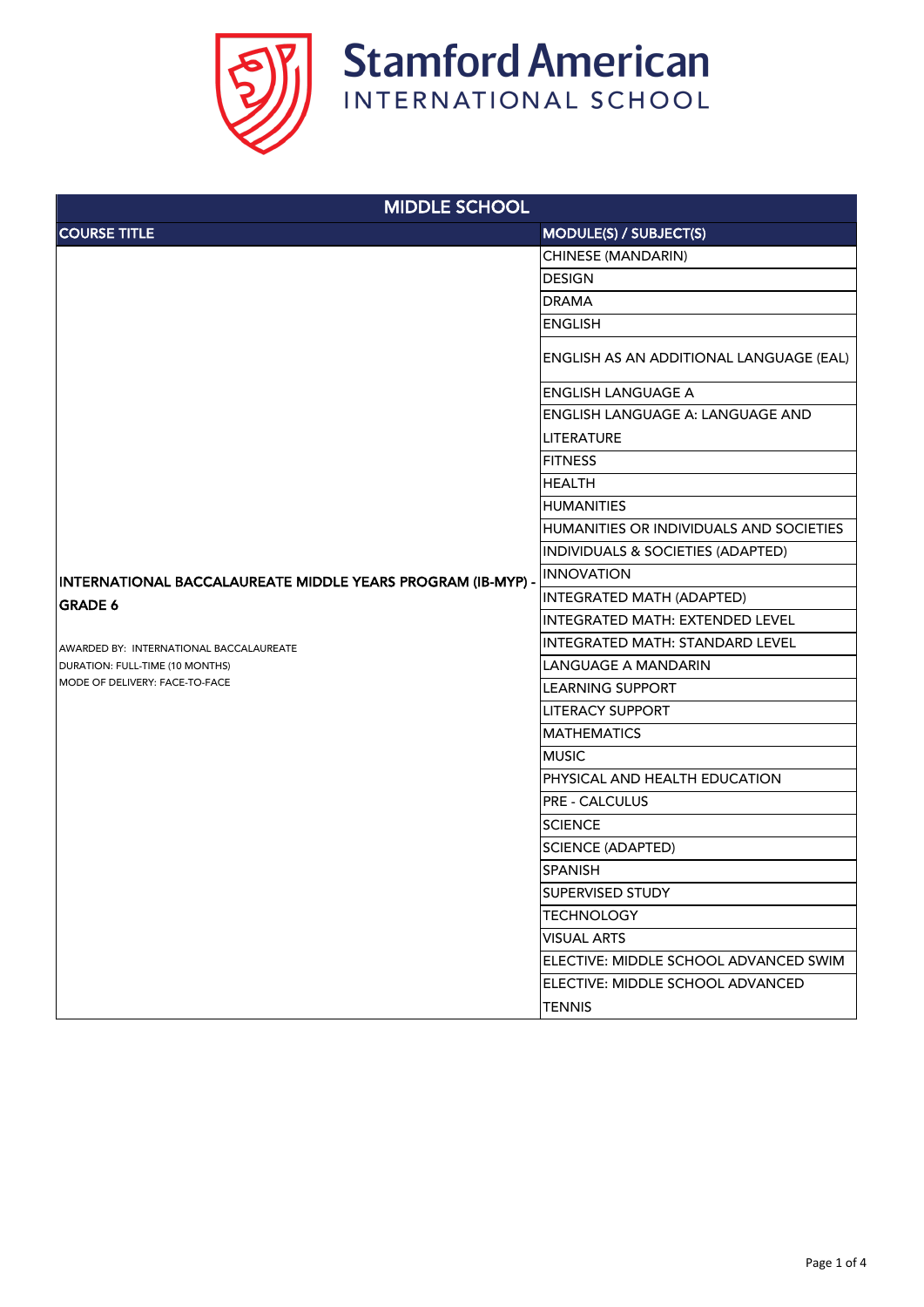

| <b>MIDDLE SCHOOL</b>                                                                                                           |                                                |  |
|--------------------------------------------------------------------------------------------------------------------------------|------------------------------------------------|--|
| <b>COURSE TITLE</b>                                                                                                            | <b>MODULE(S) / SUBJECT(S)</b>                  |  |
|                                                                                                                                | CHINESE (MANDARIN)                             |  |
|                                                                                                                                | <b>DESIGN</b>                                  |  |
|                                                                                                                                | <b>DRAMA</b>                                   |  |
|                                                                                                                                | <b>ENGLISH</b>                                 |  |
|                                                                                                                                | <b>ENGLISH AS AN ADDITIONAL LANGUAGE (EAL)</b> |  |
|                                                                                                                                | <b>ENGLISH LANGUAGE A</b>                      |  |
|                                                                                                                                | <b>ENGLISH LANGUAGE A: LANGUAGE AND</b>        |  |
|                                                                                                                                | <b>LITERATURE</b>                              |  |
|                                                                                                                                | <b>FITNESS</b>                                 |  |
|                                                                                                                                | <b>HEALTH</b>                                  |  |
|                                                                                                                                | <b>HUMANITIES</b>                              |  |
|                                                                                                                                | HUMANITIES OR INDIVIDUALS AND SOCIETIES        |  |
|                                                                                                                                | INDIVIDUALS & SOCIETIES (ADAPTED)              |  |
| INTERNATIONAL BACCALAUREATE MIDDLE YEARS PROGRAM (IB-MYP) -                                                                    | INNOVATION                                     |  |
| <b>GRADE 7</b><br>AWARDED BY: INTERNATIONAL BACCALAUREATE<br>DURATION: FULL-TIME (10 MONTHS)<br>MODE OF DELIVERY: FACE-TO-FACE | INTEGRATED MATH (ADAPTED)                      |  |
|                                                                                                                                | INTEGRATED MATH: EXTENDED LEVEL                |  |
|                                                                                                                                | <b>INTEGRATED MATH: STANDARD LEVEL</b>         |  |
|                                                                                                                                | <b>LANGUAGE A MANDARIN</b>                     |  |
|                                                                                                                                | <b>LEARNING SUPPORT</b>                        |  |
|                                                                                                                                | <b>LITERACY SUPPORT</b>                        |  |
|                                                                                                                                | <b>MATHEMATICS</b>                             |  |
|                                                                                                                                | <b>MUSIC</b>                                   |  |
|                                                                                                                                | PHYSICAL AND HEALTH EDUCATION                  |  |
|                                                                                                                                | <b>PRE - CALCULUS</b>                          |  |
|                                                                                                                                | <b>SCIENCE</b>                                 |  |
|                                                                                                                                | <b>SCIENCE (ADAPTED)</b>                       |  |
|                                                                                                                                | <b>SPANISH</b>                                 |  |
|                                                                                                                                | <b>SUPERVISED STUDY</b>                        |  |
|                                                                                                                                | <b>TECHNOLOGY</b>                              |  |
|                                                                                                                                | <b>VISUAL ARTS</b>                             |  |
|                                                                                                                                | ELECTIVE: MIDDLE SCHOOL ADVANCED SWIM          |  |
|                                                                                                                                | ELECTIVE: MIDDLE SCHOOL ADVANCED               |  |
|                                                                                                                                | <b>TENNIS</b>                                  |  |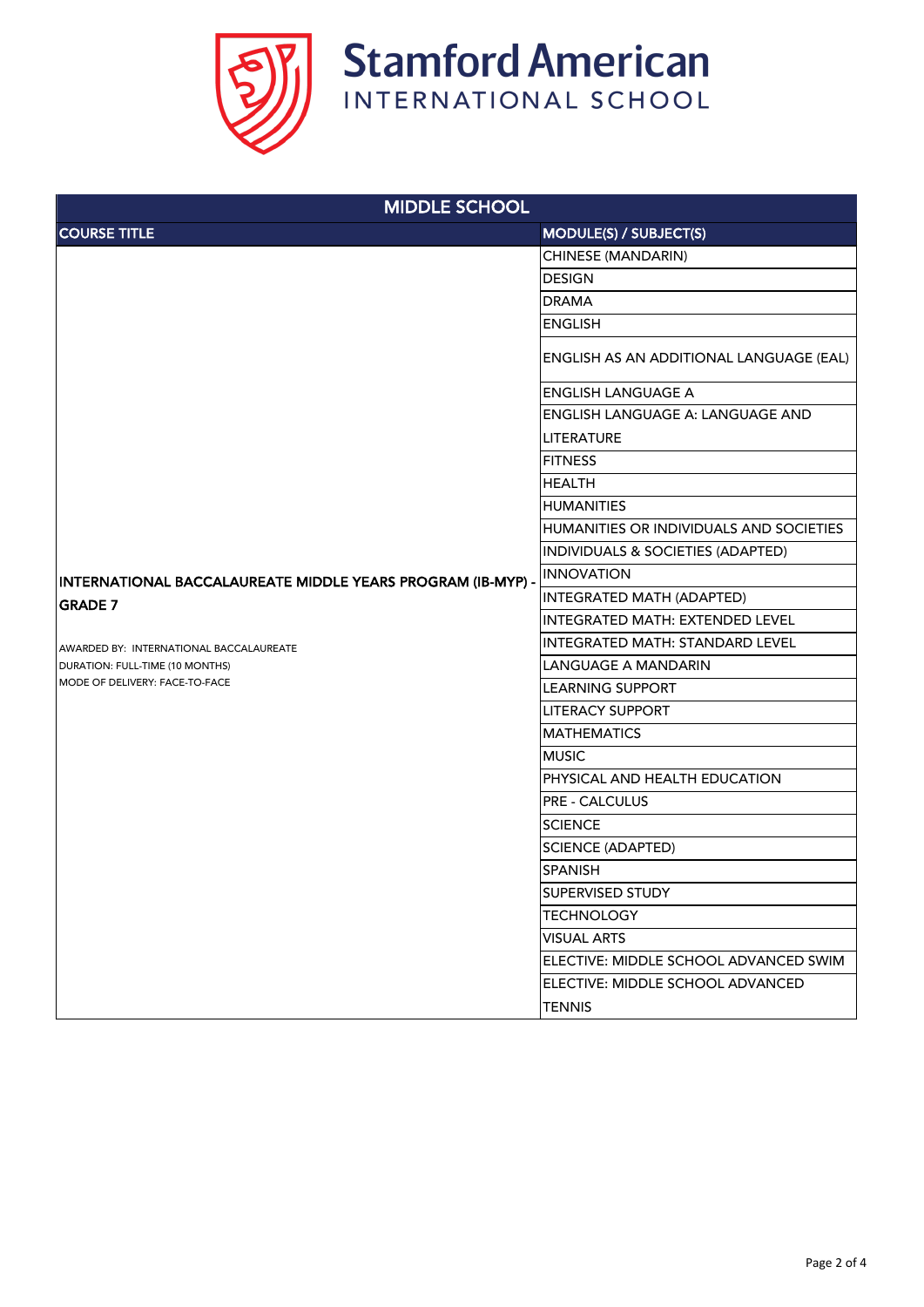

| <b>MIDDLE SCHOOL</b>                                        |                                         |  |
|-------------------------------------------------------------|-----------------------------------------|--|
| <b>COURSE TITLE</b>                                         | MODULE(S) / SUBJECT(S)                  |  |
|                                                             | CHINESE (MANDARIN)                      |  |
|                                                             | <b>DESIGN</b>                           |  |
|                                                             | <b>DRAMA</b>                            |  |
|                                                             | <b>ENGLISH</b>                          |  |
|                                                             | ENGLISH AS AN ADDITIONAL LANGUAGE (EAL) |  |
|                                                             | <b>ENGLISH LANGUAGE A: LANGUAGE AND</b> |  |
|                                                             | <b>LITERATURE</b>                       |  |
|                                                             | <b>FITNESS</b>                          |  |
|                                                             | <b>HEALTH</b>                           |  |
|                                                             | <b>HUMANITIES</b>                       |  |
|                                                             | HUMANITIES OR INDIVIDUALS AND SOCIETIES |  |
|                                                             | INDIVIDUALS & SOCIETIES (ADAPTED)       |  |
| INTERNATIONAL BACCALAUREATE MIDDLE YEARS PROGRAM (IB-MYP) - | INTEGRATED MATH (ADAPTED)               |  |
| <b>GRADE 8</b>                                              | INTEGRATED MATH: EXTENDED LEVEL         |  |
|                                                             | <b>INTEGRATED MATH: STANDARD LEVEL</b>  |  |
| AWARDED BY: INTERNATIONAL BACCALAUREATE                     | <b>LANGUAGE A MANDARIN</b>              |  |
| DURATION: FULL-TIME (10 MONTHS)                             | <b>LEARNING SUPPORT</b>                 |  |
| MODE OF DELIVERY: FACE-TO-FACE                              | <b>LITERACY SUPPORT</b>                 |  |
|                                                             | <b>MATHEMATICS</b>                      |  |
|                                                             | <b>MUSIC</b>                            |  |
|                                                             | PHYSICAL AND HEALTH EDUCATION           |  |
|                                                             | <b>PRE - CALCULUS</b>                   |  |
|                                                             | <b>SCIENCE</b>                          |  |
|                                                             | <b>SCIENCE (ADAPTED)</b>                |  |
|                                                             | <b>SPANISH</b>                          |  |
|                                                             | <b>SUPERVISED STUDY</b>                 |  |
|                                                             | <b>TECHNOLOGY</b>                       |  |
|                                                             | <b>VISUAL ARTS</b>                      |  |
|                                                             | ELECTIVE: MIDDLE SCHOOL ADVANCED SWIM   |  |
|                                                             | ELECTIVE: MIDDLE SCHOOL ADVANCED        |  |
|                                                             | <b>TENNIS</b>                           |  |